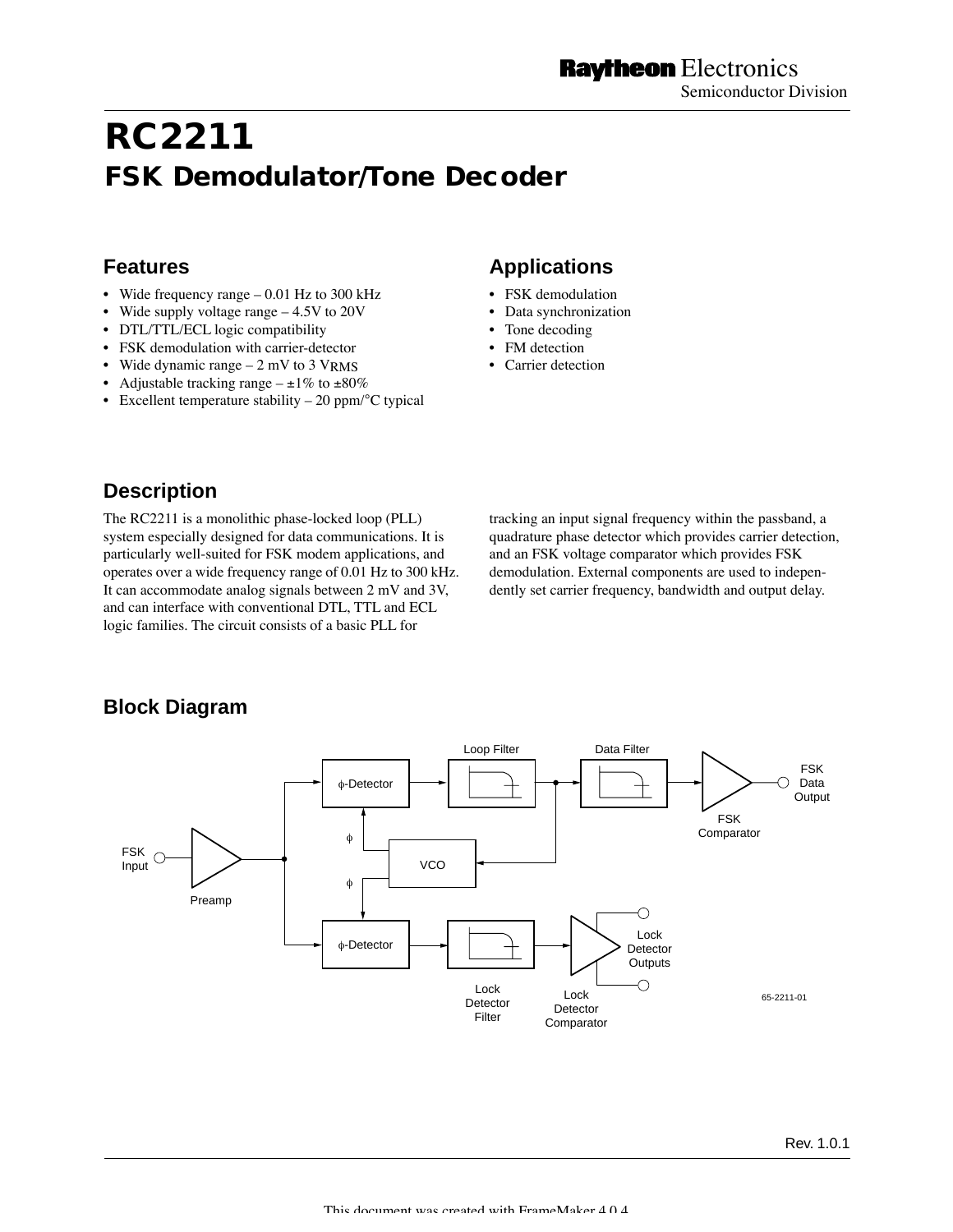# **Description of Circuit Controls**

### **Signal Input** (Pin 2)

The input signal is AC coupled to this terminal. The internal impedance at pin 2 is 20 k $\Omega$ . Recommended input signal level is in the range of 10 mVRMS to 3 VRMS.

### **Quadrature Phase Detector Output, Q** (Pin 3)

This is the high impedance output of the quadrature phase detector, and is internally connected to the input of lock detector voltage comparator. In tone detection applications, pin 3 is connected to ground through a parallel combination of RD and CD (see Figure 1) to eliminate chatter at the lock detector outputs. If this tone detector section is not used, pin 3 can be left open circuited.

### **Lock Detector Output, Q** (Pin 5)

The output at pin 5 is at a "high" state when the PLL is out of lock and goes to a "low" or conducting state when the PLL is locked. It is an open collector output and requires a pull-up resistor, RL, to +VS for proper operation. In the "low" state it can sink up to 5 mA of load current.

### **Lock Detector Complement, Q** (Pin 6)

The output at pin 6 is the logic complement of the lock detector output at pin 5. This output is also an open collector type stage which can sink 5 mA of load current in the low or "on" state.

### **FSK Data Output** (Pin 7)

This output is an open collector stage which requires a pull-up resistor,  $R<sub>L</sub>$ , to +V<sub>S</sub> for proper operation. It can sink 5 mA of load current. When decoding FSK signals the FSK data output will switch to a "high" or off state for low input frequency, and will switch to a "low" or on state for high input frequency. If no input signal is present, the logic state at pin 7 is indeterminate.

### **FSK Comparator Input** (Pin 8)

This is the high impedance input to the FSK voltage comparator. Normally, an FSK post detection or data filter is connected between this terminal and the PLL phase detector output (pin 11). This data filter is formed by  $R_F$  and  $C_F$  of Figure 1. The threshold voltage of the comparator is set by the internal reference voltage, VR, available at pin 10.

### **Reference Bypass** (Pin 9)

This pin can have an optional 0.1, uF capacitor connected to the ground.

### **Reference Voltage, VR** (Pin 10)

This pin is internally biased at the reference voltage level, VR;  $V_R = +V_S/2 - 650$  mV. The DC voltage level at this pin forms an internal reference for the voltage levels at pin 3, 8, 11 and 12. Pin 10 must be bypassed to ground with a  $0.1 \mu$ F capacitor.



**Figure 1. Generalized Circuit Connection for FSK and Tone Detection**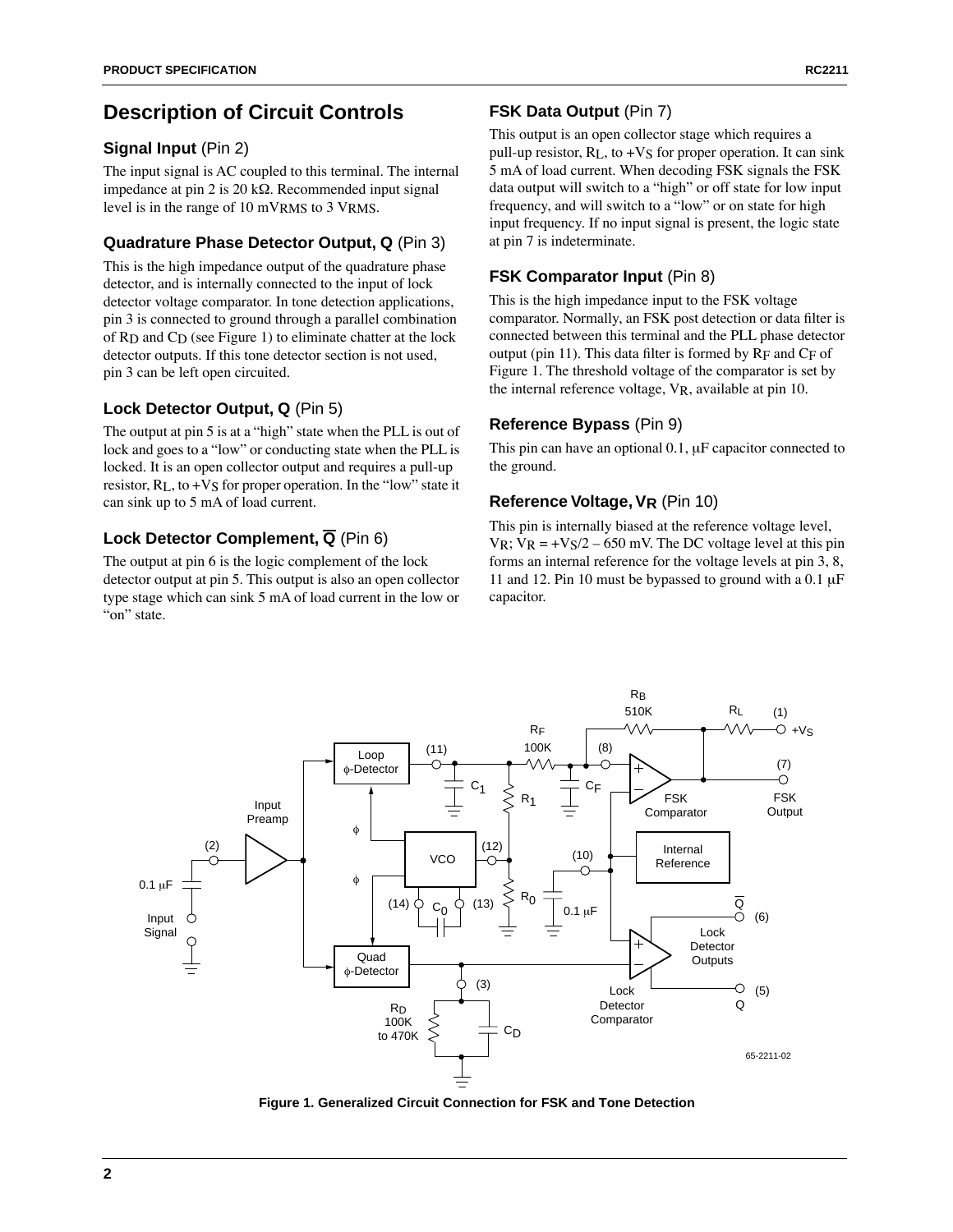#### **Loop Phase Detector Output** (Pin 11)

This terminal provides a high impedance output for the loop phase detector. The PLL loop filter is formed by R1 and C1 connected to pin 11 (see Figure 1). With no input signal, or with no phase error within the PLL, the DC level at pin 11 is very nearly equal to VR. The peak voltage swing available at the phase detector output is equal to  $\pm V_R$ .

#### **VCO Control Input** (Pin 12)

VCO free running frequency is determined by external timing resistor, R0, connected from this terminal to ground. The VCO free running frequency, F0 is given by:

$$
F_0(Hz) = \frac{1}{R_0C_0}
$$

where  $C_0$  is the timing capacitor across pins 13 and 14. For optimum temperature stability R0 must be in the range of  $10 \text{ k}\Omega$  to  $100 \text{ k}\Omega$  (see Typical Performance Characteristics).

This terminal is a low impedance point, and is internally biased at a DC level equal to VR. The maximum timing current drawn from pin 12 must be limited to  $\leq 3$  mA for proper operation of the circuit.

#### **VCO Timing Capacitor** (Pins 13 and 14)

VCO frequency is inversely proportional to the external timing capacitor, C0, connected across these terminals. C0 must be non-polarized, and in the range of 200 pF to 10  $\mu$ F.

#### **VCO Frequency Adjustment**

VCO can be fine tuned by connecting a potentiometer, Rx, in series with  $R_0$  at pin 12 (see Figure 2).

#### **VCO Free-Running Frequency,** F0

The RC2211 does not have a separate VCO output terminal. Instead, the VCO outputs are internally connected to the phase detector sections of the circuit. However, for set-up or adjustment purposes, the VCO freerunning frequency can be measured at pin 3 (with CD disconnected) with no input and with pin 2 shorted to pin 10.

### **Design Equations**

See Figure 1 for Definitions of Components.

1. VCO Center Frequency, F0:

$$
F_0 \text{ (Hz)} = \frac{1}{R_0 C_0}
$$

2. Internal Reference Voltage, VR (measured at pin 10)

$$
V_R = \left(\frac{+V_S}{2}\right) - 650 \text{ mV}
$$

3. Loop Lowpass Filter Time Constant,  $\tau$ 

$$
\tau = R_1 C_1 \,
$$

4. Loop Dampening, ζ:

$$
\zeta = \left(\sqrt{\frac{C_0}{C_1}}\right)\left(\frac{1}{4}\right)
$$

5. Loop Tracking Bandwidth,  $\pm \Delta F/F_0$ :

$$
\Delta f/F_O = R0/R1
$$



65-2211-03

6. FSK Data Filter Time Constant, tF:

 $\tau_F = RFCF$ 

7. Loop Phase Detector Conversion Gain,  $K\phi$  ( $K\phi$  is the differential DC voltage across pins 10 and 11, per unit of phase error at phase-detector input):

 $k\phi$  (in volts per radian) =  $\frac{(-2) (V_R)}{2}$  $=$   $\frac{\sqrt{N}}{\pi}$ 

8. VCO Conversion Gain, K0 is the amount of change in VCO frequency per unit of DC voltage change at pin 11:

$$
K0 \text{ (in Hertz per volt)} = \frac{-1}{C_0 R_1 V_R}
$$

9. Total Loop Gain, KT:

KT (in radians per second per volt) =  $2 \pi K \phi K0$ 

$$
= \frac{4}{C_0 R_1}
$$

10. Peak Phase Detector Current, IA:

$$
I_{A} (mA) = \frac{V_{R}}{25}
$$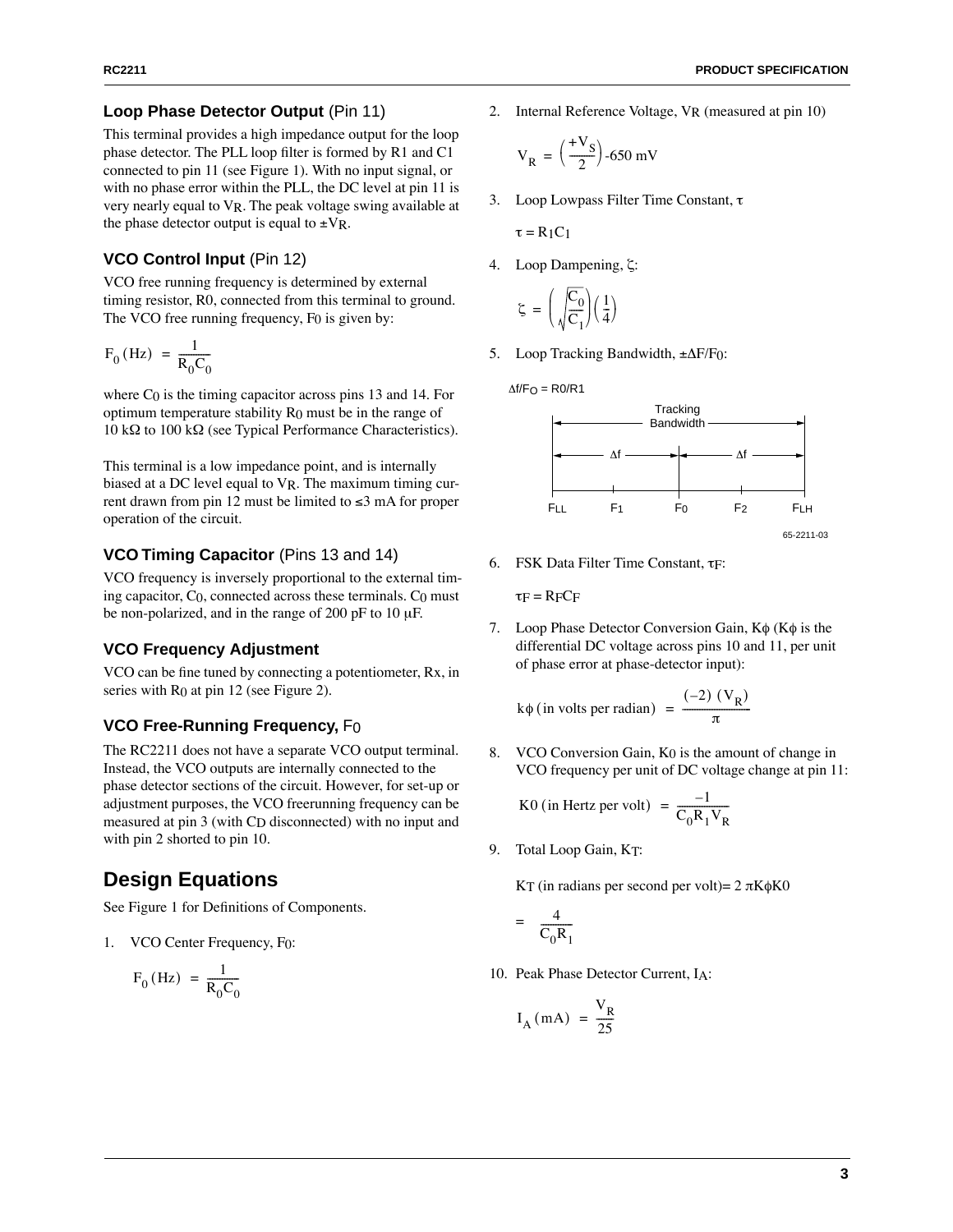# **Pin Assignments**



# **Absolute Maximum Ratings**

| <b>Parameter</b>                     |                | Min   | <b>Max</b> | Unit        |
|--------------------------------------|----------------|-------|------------|-------------|
| Supply Voltage                       |                | $-20$ | $+20$      | V           |
| Input Signal Level                   |                |       | 3          | <b>VRMS</b> |
| Storage Temperature Range            |                | $-65$ | $+150$     | $^{\circ}C$ |
| <b>Operating Temperature Range</b>   | <b>RM2211D</b> | $-55$ | $+125$     | $^{\circ}C$ |
|                                      | <b>RV2211N</b> | $-25$ | $+85$      | $^{\circ}C$ |
|                                      | <b>RC2211N</b> | -0    | $+70$      | $^{\circ}C$ |
| Junction Temperature                 | <b>PDIP</b>    |       | $+125$     | $^{\circ}C$ |
|                                      | CerDIP         |       | $+175$     | $^{\circ}C$ |
| Lead Soldering Temperature (60 sec.) |                |       | $+300$     | $^{\circ}C$ |
| Max. $P_D T_A < 50^{\circ}C$         | <b>PDIP</b>    |       | 468        | mW          |
|                                      | CerDIP         |       | 1042       | mW          |

# **Thermal Characteristics**

| <b>Parameter</b>                   | 14 Lead Plastic DIP | 14 Lead Ceramic DIP |  |  |
|------------------------------------|---------------------|---------------------|--|--|
| Therm. Res $\theta$ , IC           |                     | $60^{\circ}$ C/W    |  |  |
| Therm. Res. $\theta$ JA            | $160^{\circ}$ C/W   | $120^{\circ}$ C/W   |  |  |
| For $T_A > 50^{\circ}$ C Derate at | $6.5 \text{ mW}$ °C | 8.33 mW/°C          |  |  |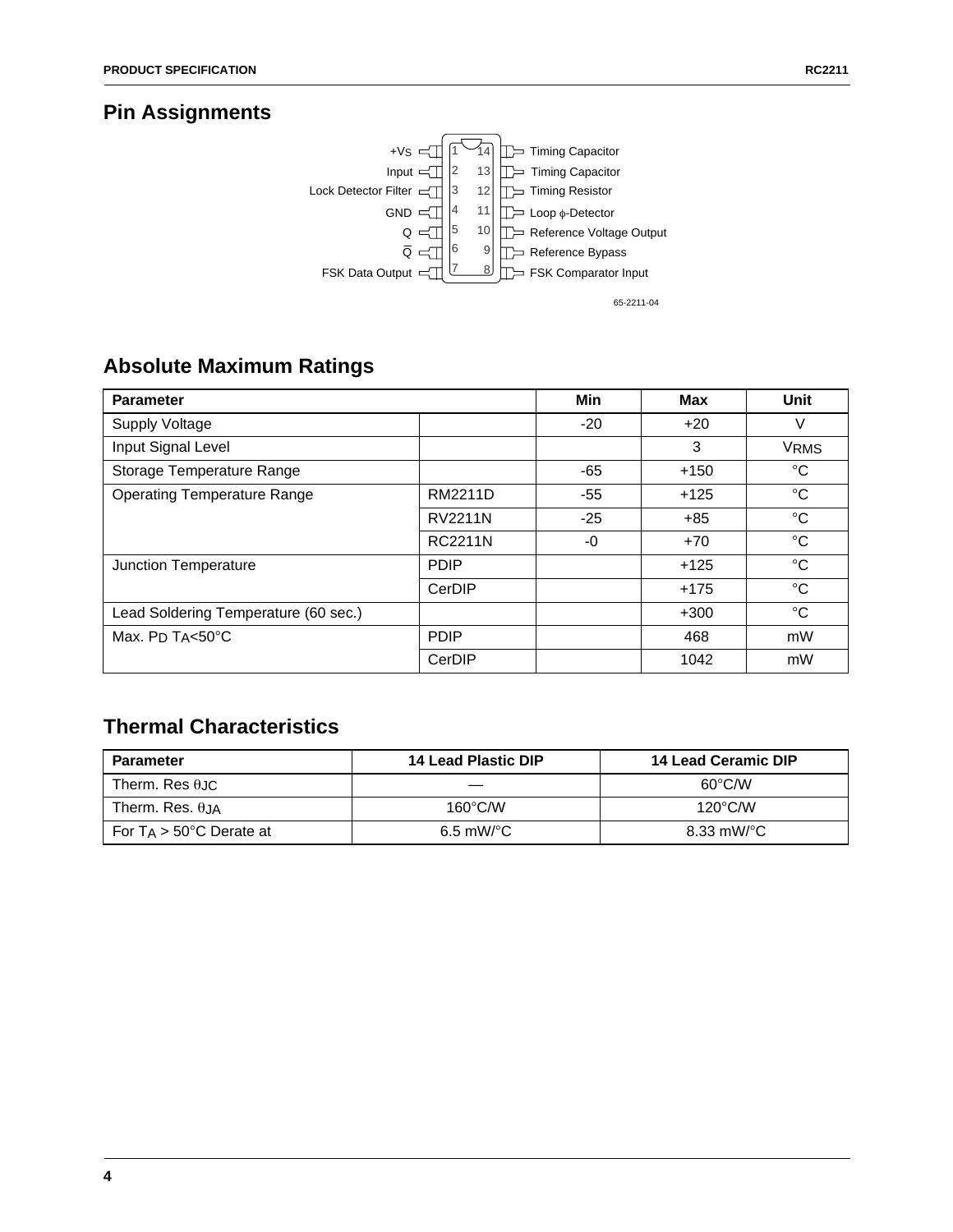# **Electrical Characteristics**

(Test Conditions + V<sub>S</sub> = +12V, T<sub>A</sub> +25°C, R<sub>0</sub> = 30 k $\Omega$ , C<sub>0</sub> = 0.033 µF. See Figure 1 for component designations.)

|                                                                 |                                                     | <b>RV/RM2211</b> |             | <b>RC2211</b> |      |            |      |                   |
|-----------------------------------------------------------------|-----------------------------------------------------|------------------|-------------|---------------|------|------------|------|-------------------|
| <b>Parameters</b>                                               | <b>Test Conditions</b>                              | Min              | <b>Typ</b>  | <b>Max</b>    | Min  | <b>Typ</b> | Max  | <b>Units</b>      |
| General                                                         |                                                     |                  |             |               |      |            |      |                   |
| Supply Voltage <sup>2</sup>                                     |                                                     | 4.5              |             | 20            | 4.5  |            | 20   | $\vee$            |
| <b>Supply Current</b>                                           | $R_0 \geq 10 k\Omega$                               |                  | 4.0         | 9.0           |      | 5.0        | 11   | mA                |
| <b>Oscillator</b>                                               |                                                     |                  |             |               |      |            |      |                   |
| <b>Frequency Accuracy</b>                                       | Deviation from $f_0 = 1/R_0C_0$                     |                  | ±1.0        | ±3.0          |      | ±1.0       |      | %                 |
| Frequency Stability <sup>1</sup>                                |                                                     |                  |             |               |      |            |      |                   |
| <b>Temperature Coefficient</b>                                  | $R_1 = \infty$                                      |                  | ±20         | ±50           |      | ±20        |      | ppm/°C            |
| Power Supply Rejection                                          | $+V$ <sub>S</sub> = 12 $\pm$ 1V<br>$+V$ S = 5 ±0.5V |                  | 0.05<br>0.2 | 0.5           | 0.2  | 0.05       |      | %N<br>%N          |
| <b>Upper Frequency Limit</b>                                    | $R_0 = 8.2$ kΩ, C <sub>0</sub> = 400 pF             | 100              | 300         |               |      | 300        |      | kHz               |
| <b>Lowest Practical Operating</b><br>Frequency <sup>1</sup>     | $R_0 = 2 M\Omega$ , $C_0 = 50 \mu F$                |                  |             | 0.01          |      | 0.01       |      | Hz                |
| Timing Resistor, Ro                                             |                                                     |                  |             |               |      |            |      |                   |
| <b>Operating Range</b>                                          |                                                     | 5.0              |             | 2000          | 5.0  |            | 2000 | kΩ                |
| Recommended Range                                               |                                                     | 15               |             | 100           | 15   |            | 100  | $k\Omega$         |
| <b>Loop Phase Detector</b>                                      |                                                     |                  |             |               |      |            |      |                   |
| Peak Output Current                                             | Measured at pin 11                                  | ±150             | ±200        | ±300          | ±100 | ±200       | ±300 | μA                |
| <b>Output Offset Current</b>                                    |                                                     |                  | ±1.0        |               |      | ±2.0       |      | μA                |
| Output Impedance                                                |                                                     |                  | 1.0         |               |      | 1.0        |      | $M\Omega$         |
| Maximum Swing                                                   | Ref. to pin 10                                      | ±4.0             | ±5.0        |               | ±4.0 | ±5.0       |      | V                 |
| <b>Quadrature Phase Detector</b>                                |                                                     |                  |             |               |      |            |      |                   |
| Peak Output Current <sup>3</sup>                                | Measured at pin 3                                   | 100              | 150         |               |      | 150        |      | μA                |
| Output Impedance                                                |                                                     |                  | 1.0         |               |      | 1.0        |      | $M\Omega$         |
| Maximum Swing                                                   |                                                     |                  | 11          |               |      | 11         |      | $V_{P-P}$         |
| <b>Input Preamp</b>                                             |                                                     |                  |             |               |      |            |      |                   |
| Input Impedance                                                 | Measured at pin 2                                   |                  | 20          |               |      | 20         |      | $k\Omega$         |
| Input Signal Voltage<br>Required to Cause Limiting <sup>3</sup> |                                                     |                  | 2.0         | 10            |      | 2.0        |      | mV <sub>RMS</sub> |
| <b>Voltage Comparator</b>                                       |                                                     |                  |             |               |      |            |      |                   |
| Input Impedance                                                 | Measured at pins 3 & 8                              |                  | 2.0         |               |      | 2.0        |      | $M\Omega$         |
| Input Bias Current                                              |                                                     |                  | 100         |               |      | 100        |      | nA                |
| Voltage Gain <sup>1</sup>                                       | $R_L = 5.1 k\Omega$                                 | 55               | 70          |               | 55   | 70         |      | dB                |
| Output Voltage Low                                              | $IC = 3mA$                                          |                  | 300         |               |      | 300        |      | mV                |
| Output Leakage Current                                          | $V_0 = 12V$                                         |                  | 0.01        |               |      | 0.01       |      | μA                |
| <b>Internal Reference</b>                                       |                                                     |                  |             |               |      |            |      |                   |
| Voltage Level                                                   | Measured at pin 10                                  | 4.9              | 5.3         | 5.7           | 4.75 | 5.3        | 5.85 | V                 |
| Output Impedance                                                |                                                     |                  | 100         |               |      | 100        |      | $\Omega$          |

**Notes:**

1. Guaranteed by design.

2. Individual applications may need special circuitry to function at <12V.

3. Sample tested.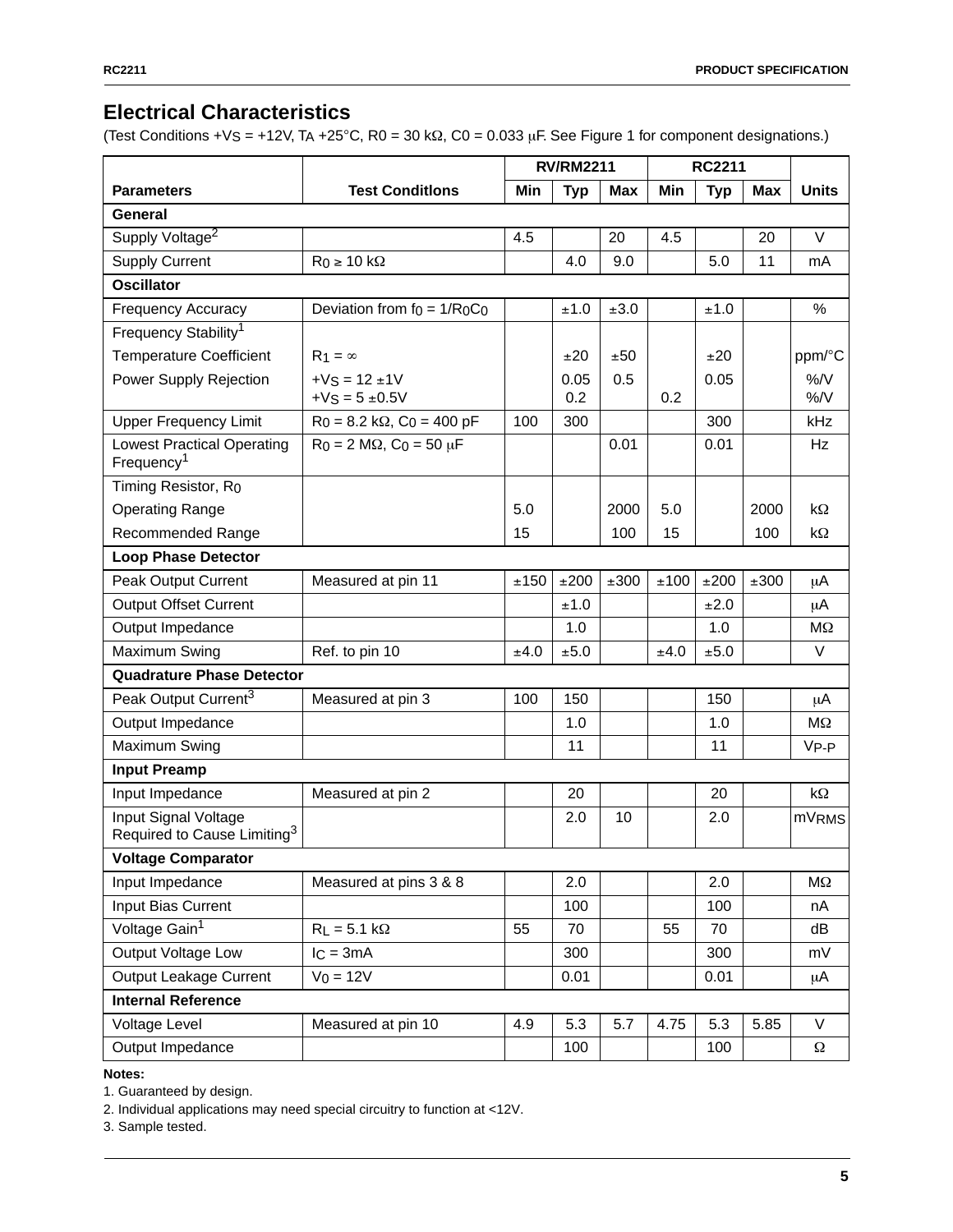# **Applications**

### **FSK Decoding**

Figure 2 shows the basic circuit connection for FSK decoding. With reference to Figures 1 and 2, the functions of external components are defined as follows: R<sub>0</sub> and C<sub>0</sub> set the PLL center frequency, R1 sets the system bandwidth, and C1 sets the loop filter time constant and the loop damping factor. CF and RF form a one pole post-detection filter for the FSK data output. The resistor  $R_B$  (510 k $\Omega$ ) from pin 7 to pin 8 introduces positive feedback across FSK comparator to facilitate rapid transition between output logic states.

Recommended component values for some of the most commonly used FSK bauds are given in Table 1.



**Figure 2. Circuit Connectbn for FSK Decoding**

#### **Table 1. Recommended Component Values for Commonly Used FSK Bands**  (see Circuit of Figure 2)

| <b>FSK Band</b>  | <b>Component Values</b>                       |
|------------------|-----------------------------------------------|
| <b>300 Baud</b>  | $C_0 = 0.039 \mu F$ , $CF = 0.005 \mu F$      |
| $F_1$ = 1070 Hz  | $C_1 = 0.01 \mu F$ , R <sub>0</sub> = 18 kΩ   |
| $F2 = 1270$ Hz   | $R_1 = 100 k\Omega$                           |
| <b>300 Baud</b>  | $C_0 = 0.022 \mu F$ , $C_F = 0.005 \mu F$     |
| $F_1 = 2025 Hz$  | $C_1 = 0.0047 \mu F$ , R <sub>0</sub> = 18 kΩ |
| $F_2 = 2225$ Hz  | $R_1 = 200 k\Omega$                           |
| <b>1200 Baud</b> | $C_0 = 0.027 \mu F$ , $C_F = 0.0022 \mu F$    |
| $F_1 = 1200$ Hz  | $C_1 = 0.01 \mu F$ , R <sub>0</sub> = 18 kΩ   |
| $F2 = 2200$ Hz   | $R_1 = 30 k\Omega$                            |

### **Design Instructions**

The circuit of Figure 2 can be tailored for any FSK decoding application by the choice of five key circuit components: R0, R1, C0, C1 and CF. For a given set of FSK mark and space frequencies, F1 and F2, these parameters can be calculated as follows:

1. Calculate PLL center frequency, F0

$$
\mathbf{F}_0 = \frac{\mathbf{F}_1 + \mathbf{F}_2}{2}
$$

- 2. Choose a value of timing resistor  $R_0$  to be in the range of 10 k $\Omega$  to 100 k $\Omega$ . This choice is arbitrary. The recommended value is  $R_0 = 20 \text{ k}\Omega$ . The final value of  $R_0$  ios normally finetuned with the series potentiometer, RX.
- 3. Calculate value of C0 from Design Equation No. 1 or from Typical Performance Characteristics:

 $Co = 1/ROF0$ 

4. Calculate  $R_1$  to give a  $\Delta f$  equal to the markspace deviation:

 $R_1 = R_0$  [F<sub>0</sub>/(F<sub>1</sub> - F<sub>2</sub>)]

5. Calculate C1 to set loop damping. (See Design Equation No. 4)

Normally,  $\zeta \approx 1/2$  is recommended Then:  $C_1 = C_0/4$  for  $\zeta = 1/2$ 

6. Calculate Data Filter Capacitance, CF: For  $R_F = 100 \text{ k}\Omega$ ,  $R_B = 510 \text{ k}\Omega$ , the recommended value of CF is:

$$
C_{F} (\text{in } \mu F) = \frac{3}{\text{Baud Rate}}
$$

**Note:** All calculated component values except RO can be rounded off to the nearest standard value, and R0 can be varied to fine-tune center frequency through a series potentiometer, RX (see Figure 2).

### **Design Example**

75 Baud FSK demodulator with mark space frequencies of 1110/1170 Hz:

- Step 1: Calculate F<sub>0</sub>:  $F_0=(1110+1170)(1/2)=1140Hz$
- Step 2: Choose  $R_0 = 20 k\Omega$  (18 k $\Omega$  fixed resistor in series with 5 k $\Omega$  potentiometer)
- Step 3: Calculate C0 from VCO Frequency vs. Timing Capacitor:  $C_9 = 0.044 \mu F$
- Step 4: Calculate R<sub>1</sub>: R<sub>1</sub> = R<sub>0</sub> (1140/60) = 380 k $\Omega$
- Step 5: Calculate C1:  $C_1 = C_0/4 = 0.011 \mu F$
- **Note:** All values except R<sub>0</sub> can be rounded off to nearest standard value.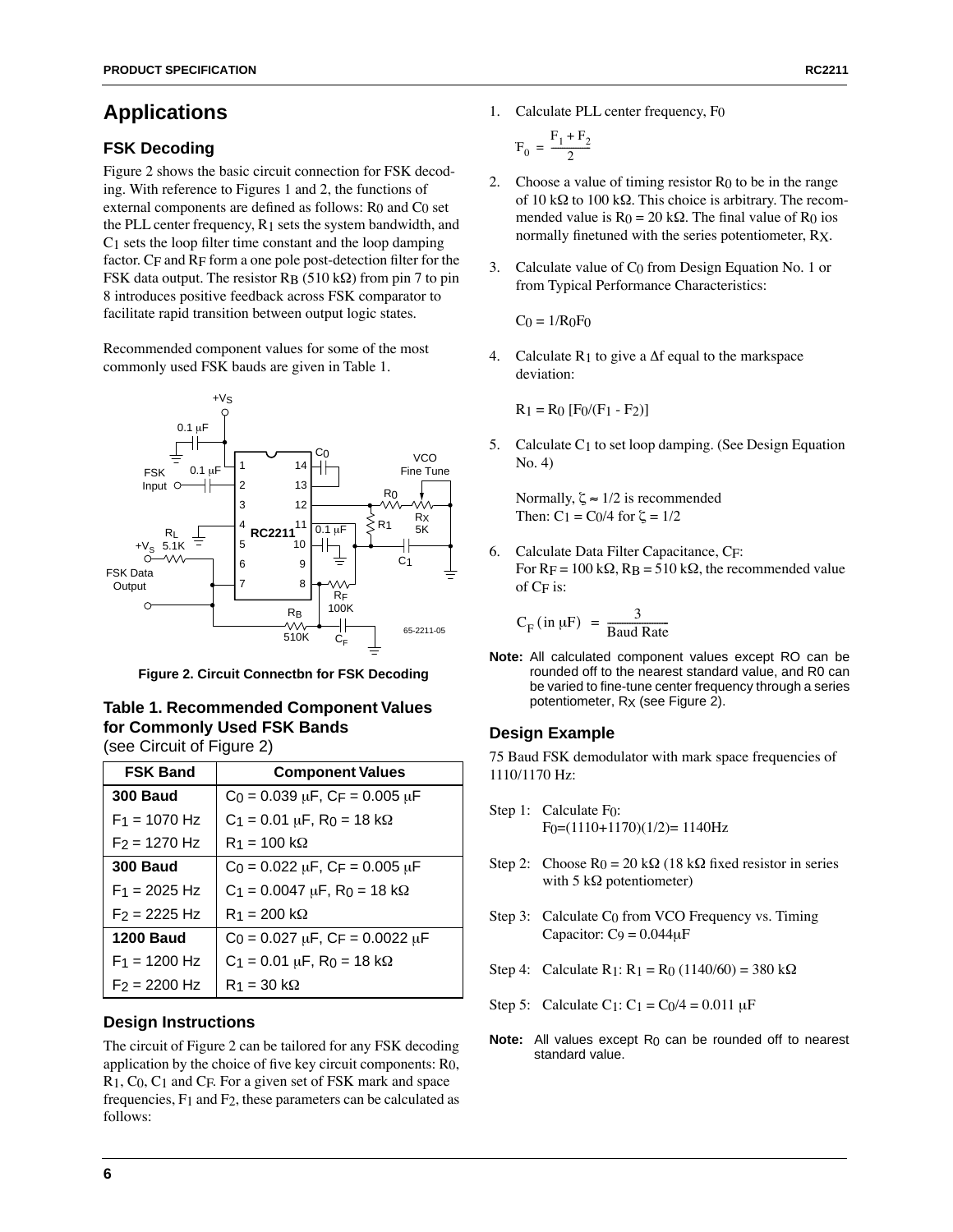# **FSK Decoding with Carrier Detector**

The lock detector section of the RC2211 can be used as a carrier detector option for FSK decoding. The recommended circuit connection for this application is shown in Figure 3. The open-collector lock detector output, pin 6, is shorted to the data output (pin 7). Thus, the data output will be disabled at "low" state, until there is a carrier within the detection band of the PLL, and the pin 6 output goes "high" to enable the data output.



**Note:** Data output is "low" when no carrier is present.

#### **Figure 3. External Connections for FSK Demodulation with Carrier Detector Capability**

The minimum value of the lock detector filter capacitance CD is inversely proportional to the capture range,  $\pm \Delta f$ C. This is the range of incoming frequencies over which the loop can acquire lock and is always less than the tracking range. It is further limited by C1. For most applications,  $\Delta F_C < \Delta F/2$ . For R<sub>D</sub> = 470 kΩ, the approximate minimum value of CD can be determined by:

 $CD(\mu) \ge 16$ /capture range in Hz

With values of C<sub>D</sub> that are too small, chatter can be observed on the lock detector output as an incoming signal frequency approaches the capture bandwidth. Excessively large values of CD will slow the response time of the lock detector output.

# **Tone Detection**

Figure 4 shows the generalized circuit connection for tone detection. The logic outputs, Q and  $\overline{Q}$  at pins 5 and 6 are normally at "high" and "low" logic states, respectively. When a tone is present within the detection band of the PLL, the logic state at these outputs becomes reversed to the duration of the input tone. Each logic output can sink 5 mA of load current.



**Figure 4. Circuit Connection for Tone Detection**

Both logic outputs at pins 5 and 6 are open-collector type stages, and require external pull-up resistors RL1 and RL2 as shown in Figure 4.

With reference to Figures 1 and 4, the function of the external circuit components can be explained as follows:  $R_0$  and  $C_0$  set VCO center frequency,  $R_1$  sets the detection bandwidth, C1 sets the lowpass-loop filter time constant and the loop dampening factor, and RL1 and RL2 are the respective pull-up resistors for the Q and  $\overline{Q}$  logic outputs.

### **Design Instructions**

The circuit of Figure 4 can be optimized for any tone-detection application by the choice of five key circuit components: R<sub>0</sub>, R<sub>1</sub>, C<sub>0</sub>, C<sub>1</sub> and C<sub>D</sub>. For a given input tone frequency, F<sub>S</sub>, these parameters are calculated as follows:

- 1. Choose R<sub>0</sub> to be in the range of 15 k $\Omega$  to 100 k $\Omega$ . This choice is arbitrary.
- 2. Calculate  $C_0$  to set center frequency, fo equal to  $Fs: Co = 1/R0Fs.$
- 3. Calculate R1 to set bandwidth  $\pm \Delta F$  (see Design Equation No. 5):  $R_1 = R_0(F_0/\Delta F)$ . Note: The total detection bandwidth covers the frequency range of F0  $\pm \Delta F$ .
- 4. Calculate value of C1 for a given loop damping factor:

 $C_1 = C_0/16\zeta^2$ 

Normally  $\zeta = 1/2$  is optimum for most tone detector applications, giving  $C_1 = 0.25$  C0.

Increasing  $C_1$  improves the out-of-band signal rejection, but increases the PLL capture time.

5. Calculate value of filter capacitor CD. To avoid chatter at the logic output, with  $R_D = 470\Omega$ , C<sub>D</sub> must be:

 $C_D(\mu) \ge (16/c$ apture range in Hz)

Increasing CD slows the logic output response time.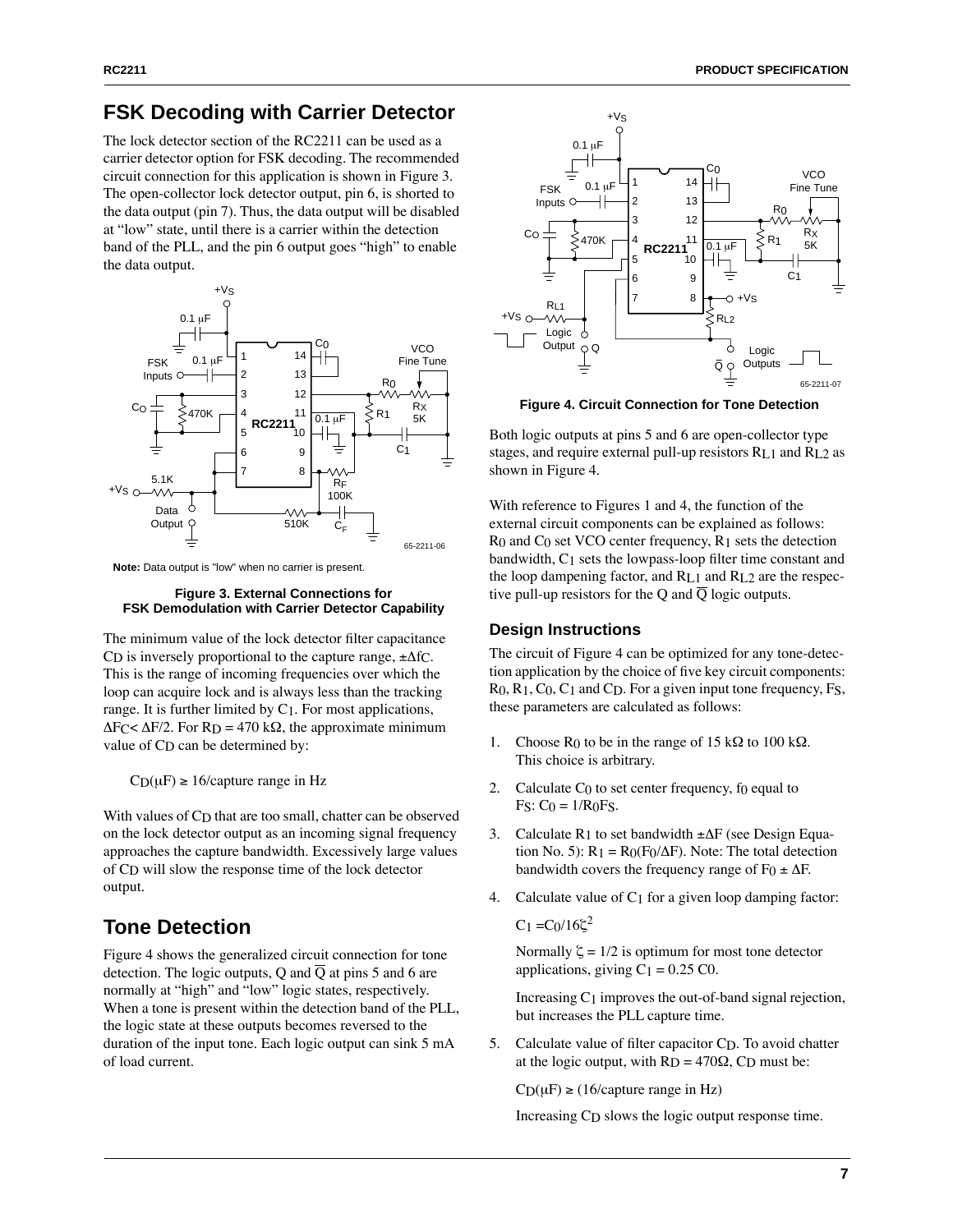#### **Design Examples**

Tone detector with a detection band of  $1$  kHz  $\pm 20$  Hz:

- Step 1: Choose  $R_0 = 20 k\Omega$  (18 k $\Omega$  in series with 5 k $\Omega$ ) potentiometer) .
- Step 2: Choose C<sub>0</sub> for F<sub>0</sub> = 1 kHz: C<sub>0</sub> = 0.05  $\mu$ F.
- Step 3: Calculate  $R_1$ :  $R_1 = (R_0) (1000/20) = 1 M\Omega$ .
- Step 4: Calculate C<sub>1</sub>: for  $\zeta = 1/2$ , C<sub>1</sub> = 0.25  $\mu$ F,  $C_0 = 0.013 \mu F$ .
- Step 5: Calculate C<sub>D</sub>: C<sub>D</sub> =  $16/38 = 0.42 \mu F$ .
- Step 6: Fine tune the center frequency with the  $5 \text{ k}\Omega$ potentiometer. RX.

### **Linear FM Detection**

The RC2211 can be used as a linear FM detector for a wide range of analog communications and telemetry applications. The recommended circuit connection for the application is shown in Figure 5. The demodulated output is taken from the loop phase detector output (pin 11), through a post detection filter made up of RF and CF, and an external buffer amplifier. This buffer amplifier is necessary because of the high impedance output at pin 11. Normally, a non-inverting unity gain op amp can be used as a buffer amplifier, as shown in Figure 5.

The FM detector gain, i.e., the output voltage change per unit of FM deviation, can be given as:

 $V_{\text{OUT}} = R_1 V_R / 100 R_0$  Volts/% deviation

where  $V_R$  is the internal reference voltage. For the choice of external components  $R_1$ ,  $R_0$ ,  $C_0$ ,  $C_1$  and  $C_F$ , see the section on Design Instructions.



**Figure 5. Linear FM Detector Using RC2211 and an External Op Amp**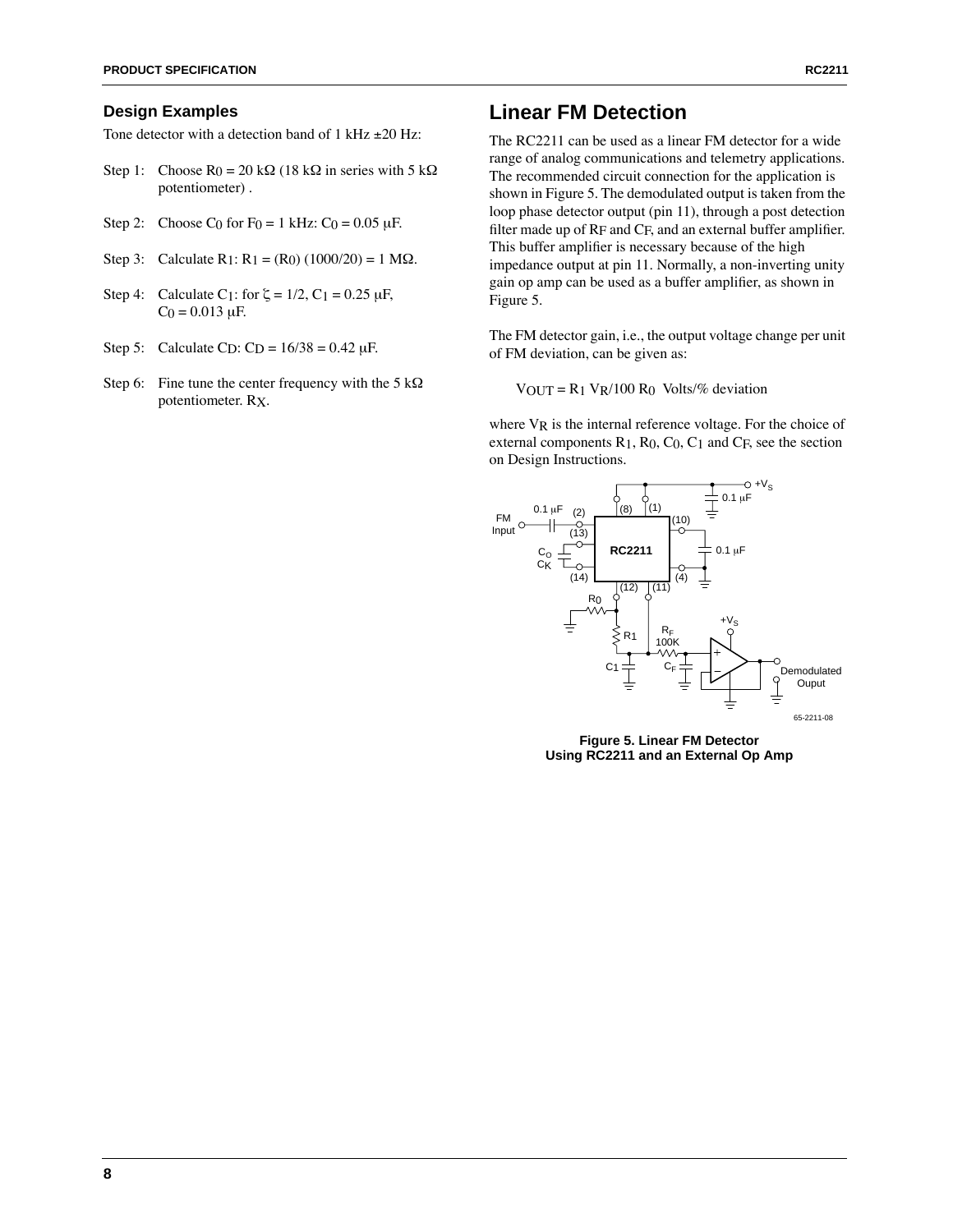

# **Typical Performance Characteristics**











Figure 8. Timing Capacitor with Timing **Figure 9. Center Frequency Drift vs. Temperature** 



**Figure 10. VCO Frequency vs. Supply Voltage**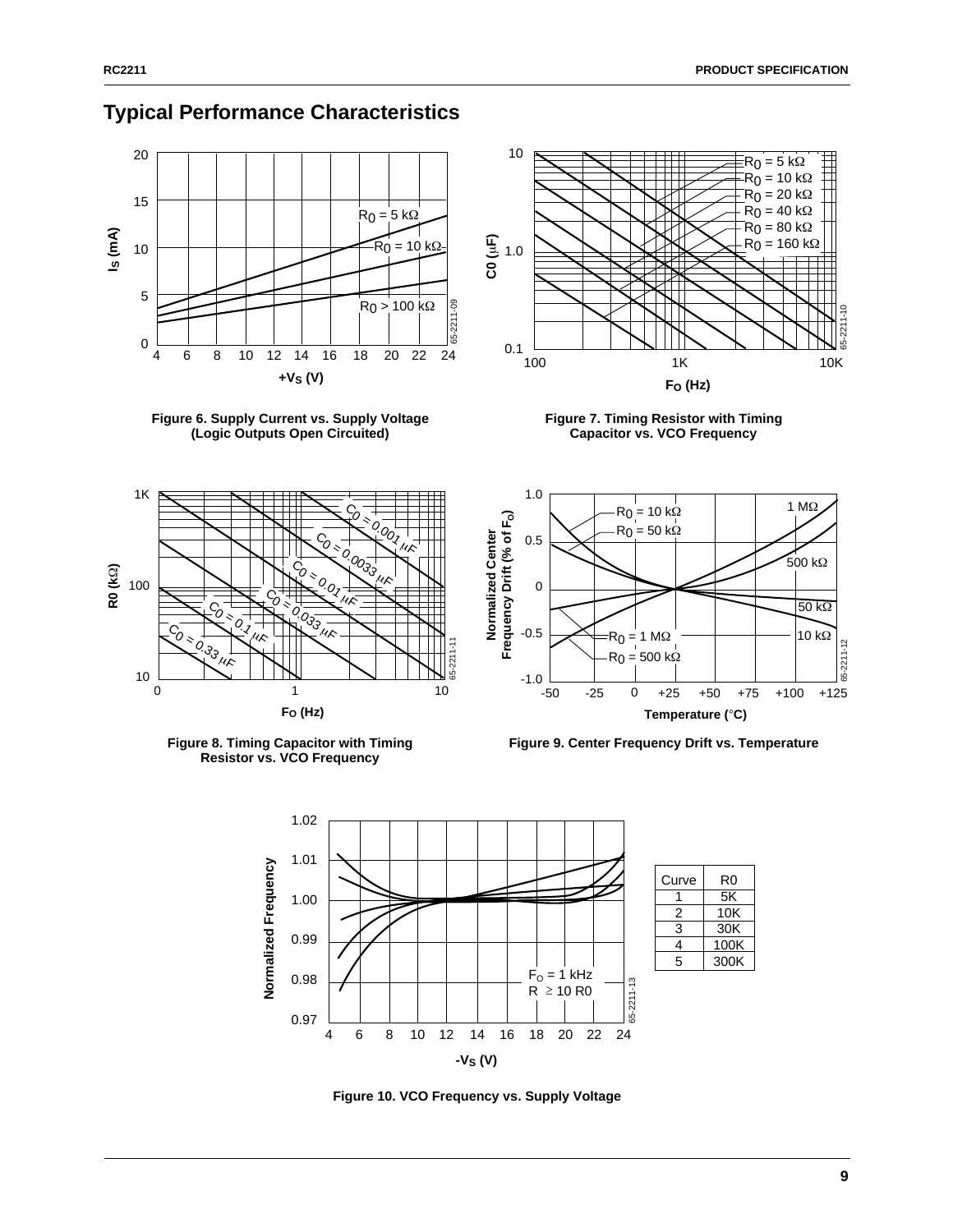## **Schematic Diagram**

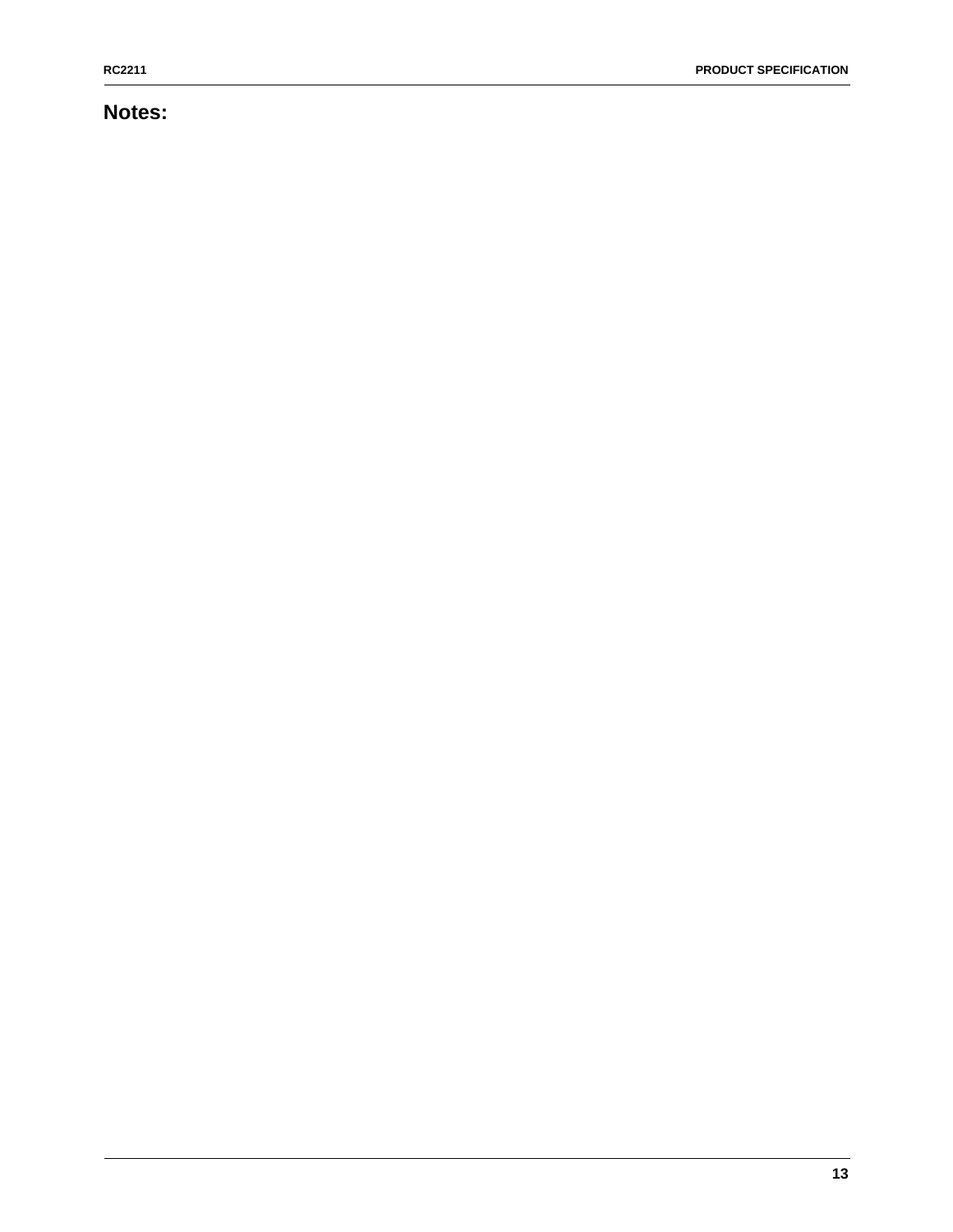### **Mechanical Dimensions**

### **14-Lead Ceramic DIP Package**

| Symbol         | <b>Inches</b> |             | <b>Millimeters</b> | <b>Notes</b> |      |
|----------------|---------------|-------------|--------------------|--------------|------|
|                | Min.          | Max.        | Min.               | Max.         |      |
| Α              |               | .200        |                    | 5.08         |      |
| b <sub>1</sub> | .014          | .023        | .36                | .58          | 8    |
| b2             | .045          | .065        | 1.14               | 1.65         | 2    |
| c1             | .008          | .015        | .20                | .38          | 8    |
| D              |               | .785        |                    | 19.94        | 4    |
| E              | .220          | .310        | 5.59               | 7.87         | 4    |
| e              | .100 BSC      |             | 2.54 BSC           |              | 5, 9 |
| eA             | .300 BSC      |             | 7.62 BSC           |              | 7    |
| L              | .125          | .200        | 3.18               | 5.08         |      |
| Q              | .015          | .060        | .38                | 1.52         | 3    |
| s1             | .005          |             | .13                |              | 6    |
| $\alpha$       | $90^{\circ}$  | $105^\circ$ | $90^{\circ}$       | $105^\circ$  |      |

- 1. Index area: a notch or a pin one identification mark shall be located adjacent to pin one. The manufacturer's identification shall not be used as pin one identification mark.
- 2. The minimum limit for dimension "b2" may be .023 (.58mm) for leads number 1, 7, 8 and 14 only.
- 3. Dimension "Q" shall be measured from the seating plane to the base plane.
- 4. This dimension allows for off-center lid, meniscus and glass overrun.
- 5. The basic pin spacing is .100 (2.54mm) between centerlines. Each pin centerline shall be located within ±.010 (.25mm) of its exact longitudinal position relative to pins 1 and 14.
- 6. Applies to all four corners (leads number 1, 7, 8, and 14).
- 7. "eA" shall be measured at the center of the lead bends or at the centerline of the leads when " $\alpha$ " is 90°.
- 8. All leads Increase maximum limit by .003 (.08mm) measured at the center of the flat, when lead finish applied.
- 9. Twelve spaces.





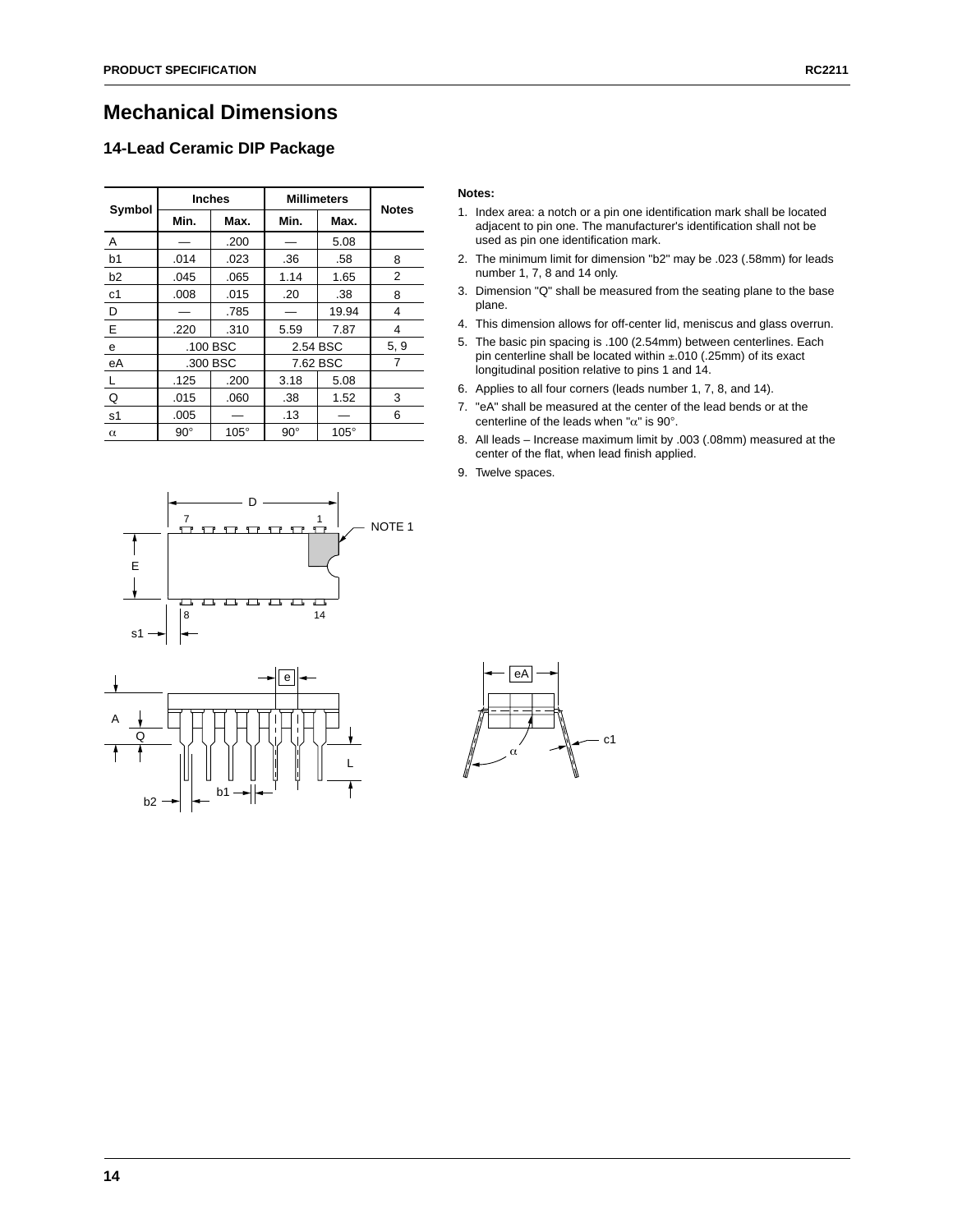# **Mechanical Dimensions** (continued)

### **14-Lead Plastic DIP Package**

| Symbol         | <b>Inches</b> |      | <b>Millimeters</b> | <b>Notes</b> |                |  |
|----------------|---------------|------|--------------------|--------------|----------------|--|
|                | Min.          | Max. | Min.               | Max.         |                |  |
| A              |               | .210 |                    | 5.33         |                |  |
| A <sub>1</sub> | .015          |      | .38                |              |                |  |
| A2             | .115          | .195 | 2.93               | 4.95         |                |  |
| В              | .014          | .022 | .36                | .56          |                |  |
| <b>B1</b>      | .045          | .070 | 1.14               | 1.78         |                |  |
| C              | .008          | .015 | .20                | .38          | 4              |  |
| D              | .725          | .795 | 18.42              | 20.19        | 2              |  |
| D <sub>1</sub> | .005          |      | .13                |              |                |  |
| Е              | .300          | .325 | 7.62               | 8.26         |                |  |
| E1             | .240          | .280 | 6.10               | 7.11         | $\overline{2}$ |  |
| е              | .100 BSC      |      | 2.54 BSC           |              |                |  |
| еB             |               | .430 |                    | 10.92        |                |  |
| L              | .115          | .200 | 2.92               | 5.08         |                |  |
| N              | 14            |      |                    | 14           | 5              |  |

#### D 1 7  $\overline{\mathsf{f}}$ E1  $\overline{\phantom{a}}$ ה<br>זו 8 14 D<sub>1</sub>



- 1. Dimensioning and tolerancing per ANSI Y14.5M-1982.
- 2. "D" and "E1" do not include mold flashing. Mold flash or protrusions shall not exceed .010 inch (0.25mm).
- 3. Terminal numbers are shown for reference only.
- 4. "C" dimension does not include solder finish thickness.
- 5. Symbol "N" is the maximum number of terminals.